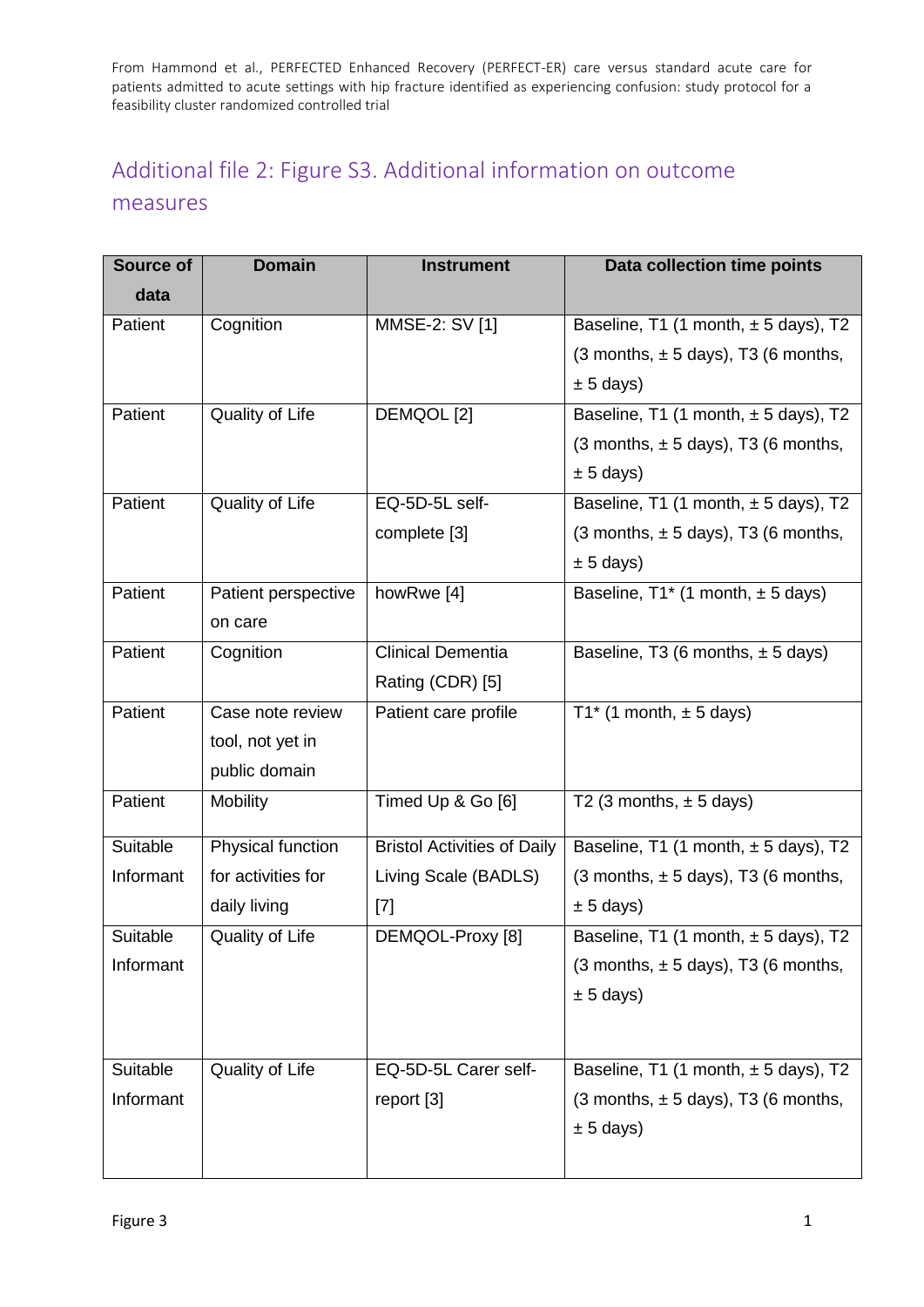| Source of | <b>Domain</b>     | <b>Instrument</b>             | Data collection time points                  |
|-----------|-------------------|-------------------------------|----------------------------------------------|
| data      |                   |                               |                                              |
|           |                   |                               |                                              |
| Suitable  | Service use       | <b>Client Service Receipt</b> | Baseline, T1 (1 month, $\pm$ 5 days), T2     |
| Informant |                   | Inventory CSRI** [9]          | $(3$ months, $\pm$ 5 days), T3 (6 months,    |
|           |                   |                               | $\pm$ 5 days)                                |
| Suitable  | Service use       | Number of days in             | T1 (1 month, $\pm$ 5 days), T2 (3            |
| Informant |                   | institutional care            | months, $\pm$ 5 days), T3 (6 months, $\pm$ 5 |
|           |                   |                               | days)                                        |
| Suitable  | Carer perspective | howRthey [10]                 | Baseline, $T1^*$ (1 month, $\pm$ 5 days),    |
| Informant | on patient care   |                               | T2 (3 months, $\pm$ 5 days), T3 (6           |
|           |                   |                               | months, $\pm$ 5 days)                        |
| Suitable  | Service use       | Patient's place of            | Baseline***, T1 (1 month, $\pm$ 5 days),     |
| Informant |                   | residence question            | T2 (3 months, $\pm$ 5 days), T3 (6           |
|           |                   |                               | months, $\pm$ 5 days)                        |
| Suitable  | Cognition         | <b>Clinical Dementia</b>      | Baseline, T3 (6 months, $\pm$ 5 days)        |
| Informant |                   | Rating (CDR) [5]              |                                              |
|           |                   |                               |                                              |
| Suitable  | Cognition         | Informant                     | Baseline only                                |
| Informant |                   | Questionnaire on              |                                              |
|           |                   | Cognitive Decline in the      |                                              |
|           |                   | Elderly (IQCODE) [11]         |                                              |
| Patient   | Service use       | Length of stay in index       | T1**** (1 month, $\pm$ 5 days), T2 (3        |
| hospital  |                   | hospitalisation question      | months, $\pm$ 5 days), T3 (6 months, $\pm$ 5 |
| records   |                   |                               | days)                                        |
|           |                   |                               |                                              |
| Patient   | Service use       | Discharge destination         | T1 (1 month, $\pm$ 5 days), T2 (3            |
| hospital  |                   | from index                    | months, $\pm$ 5 days), T3 (6 months, $\pm$ 5 |
| records   |                   | hospitalisation question      | days)                                        |
| Patient   | Hospital re-      | Hospital re-admission         | T3 (6 months, $\pm$ 5 days)                  |
| records   | admission rates   | rates question                |                                              |
|           |                   |                               |                                              |
| Patient   | Hospital service  | Hospital service use          | Baseline, T1 (1 month, $\pm$ 5 days), T2     |
| records   | use*****          | question                      | $(3$ months, $\pm$ 5 days), T3 (6 months,    |
|           |                   |                               | $\pm$ 5 days)                                |
|           |                   |                               |                                              |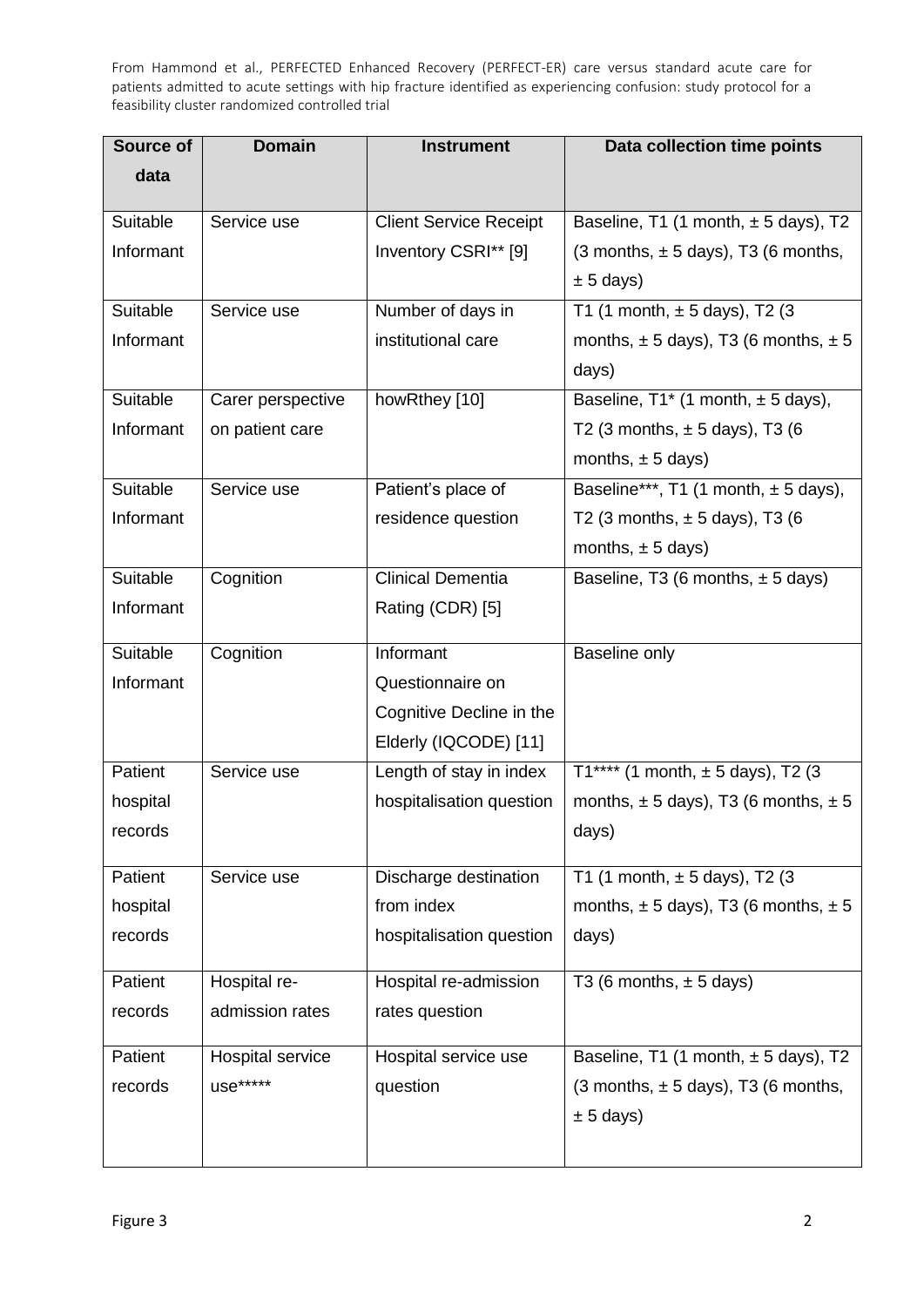| Source of | <b>Domain</b>    | <b>Instrument</b>            | Data collection time points              |
|-----------|------------------|------------------------------|------------------------------------------|
| data      |                  |                              |                                          |
| Patient   | Delirium         | 4AT [12]                     | Baseline, $T1^*$ (1 month, $\pm$ 5 days) |
| Patient   | Comorbidity      | <b>Charlson Co-morbidity</b> | Baseline, T1 (1 month, $\pm$ 5 days), T2 |
| records   | marker           | Index (CCI) [13]             | (3 months, $\pm$ 5 days), T3 (6 months,  |
|           |                  |                              | $\pm$ 5 days)                            |
| Patient   | Service delivery | <b>National Hip Fracture</b> | $T3***$ ****** (6 months, $\pm$ 5 days)  |
| records   | comparator       | Database (NHFD)              |                                          |
|           |                  | (England only) [14]          |                                          |

\* Patients may be discharged from study ward before or after T1. Measure to be collected whenever discharge occurs from study ward. This point maybe  $\pm$  5 days;

\*\*\*duration of retrospective period covered varies by assessment point;

\*\*\*pre-baseline ordinary residence;

- \*\*\*\* If patient is still in acute hospital at 30 days this will be recorded;
- \*\*\*\*\*from hospital patient records, of service use within site of index hospitalisation

\*\*\*\*\*\*extracted from National Hip Fracture Database post recruitment window closing